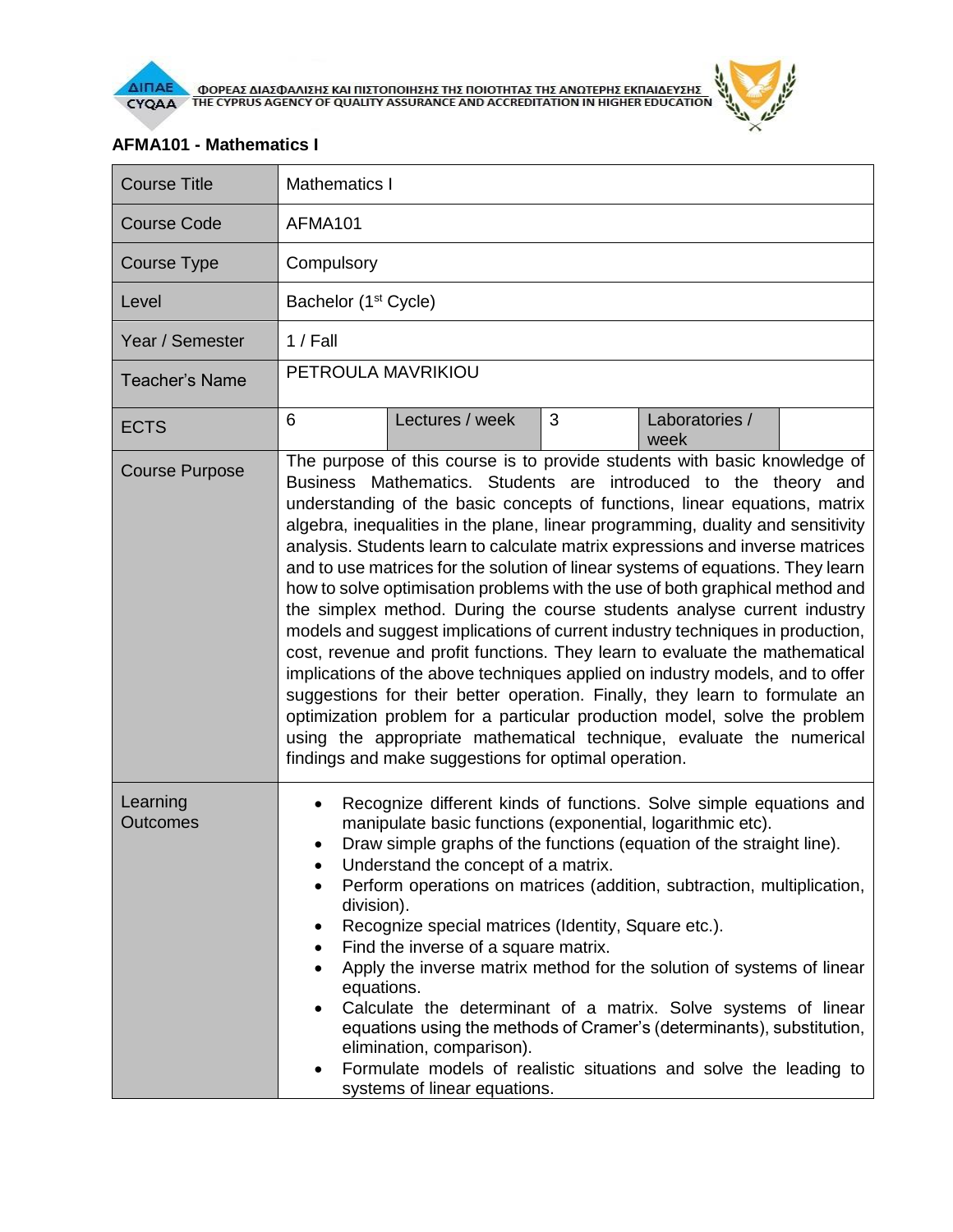

 $\overline{E}$  $\times$ 

|                         | Understand the concept of the straight line. Identify the slope and the<br>y-intercept. Draw the straight line.<br>Solve Linear Programming exercises using the graphical method<br>$\bullet$<br>(minimization and maximization).<br>Formulate Linear Programming models for realistic situations and<br>solve the leading problems using the graphical method. Applications<br>in Business and complicated problems.<br>Solve Linear Programming problems using the SIMPLEX method<br>٠<br>(minimization and maximization).<br>Recognize the dual problem and perform sensitivity analysis.<br>٠ |              |                                                                                                                                                                                                                                   |  |
|-------------------------|---------------------------------------------------------------------------------------------------------------------------------------------------------------------------------------------------------------------------------------------------------------------------------------------------------------------------------------------------------------------------------------------------------------------------------------------------------------------------------------------------------------------------------------------------------------------------------------------------|--------------|-----------------------------------------------------------------------------------------------------------------------------------------------------------------------------------------------------------------------------------|--|
| Prerequisites           | None                                                                                                                                                                                                                                                                                                                                                                                                                                                                                                                                                                                              | Corequisites | None                                                                                                                                                                                                                              |  |
| <b>Course Content</b>   | Review of basic Algebra<br>$\bullet$<br>Linear Equations and analytical geometry of the straight line.<br>functions.                                                                                                                                                                                                                                                                                                                                                                                                                                                                              |              | Functions-nature and notation, types of functions, (linear, quadratic, cubic,<br>polynomial, rational, exponential, logarithmic). Graphical representation.<br>Linear                                                             |  |
|                         | <b>Matrices</b><br>The concept of a matrix. Types and properties of matrices. Transpose,<br>inverse, symmetric, and identity matrix. Matrix algebra. Addition, subtraction,<br>division, multiplication. Square matrices. The determinant of a matrix.<br>Cofactor matrix.<br><b>Simultaneous Equations</b>                                                                                                                                                                                                                                                                                       |              |                                                                                                                                                                                                                                   |  |
|                         |                                                                                                                                                                                                                                                                                                                                                                                                                                                                                                                                                                                                   |              |                                                                                                                                                                                                                                   |  |
|                         | Solving simultaneous equations using the method of elimination, comparison<br>and substitution. Use of the inverse matrices to solve systems of linear<br>equations (two or three unknowns). Use Cramer's method to solve systems<br>of linear equations (two or three unknowns). Applications in business<br>problems.                                                                                                                                                                                                                                                                           |              |                                                                                                                                                                                                                                   |  |
|                         | Linear Programming in the plane<br>٠                                                                                                                                                                                                                                                                                                                                                                                                                                                                                                                                                              |              |                                                                                                                                                                                                                                   |  |
|                         | solutions).                                                                                                                                                                                                                                                                                                                                                                                                                                                                                                                                                                                       |              | Inequalities in the plane. Introduction to Linear Programming. Graphical<br>solutions for maximization and minimization. Applications in business<br>problems. Special cases (no feasible region, unboundness and multiple        |  |
|                         | Advance Linear Programming                                                                                                                                                                                                                                                                                                                                                                                                                                                                                                                                                                        |              |                                                                                                                                                                                                                                   |  |
|                         | Applications in business problems.                                                                                                                                                                                                                                                                                                                                                                                                                                                                                                                                                                |              | Further linear programming. Formulation of more complicated problems.                                                                                                                                                             |  |
|                         | Linear programming in 3-dimensions.<br>$\bullet$                                                                                                                                                                                                                                                                                                                                                                                                                                                                                                                                                  |              |                                                                                                                                                                                                                                   |  |
|                         | The Simplex Method. Duality and Sensitivity Analysis.                                                                                                                                                                                                                                                                                                                                                                                                                                                                                                                                             |              |                                                                                                                                                                                                                                   |  |
| Teaching<br>Methodology | given problems and exercises to solve at home.                                                                                                                                                                                                                                                                                                                                                                                                                                                                                                                                                    |              | The course is structured around lectures and tutorials on topics related to<br>business mathematics. During the lectures, students are encouraged to<br>participate in discussions and class work. At the same time, students are |  |